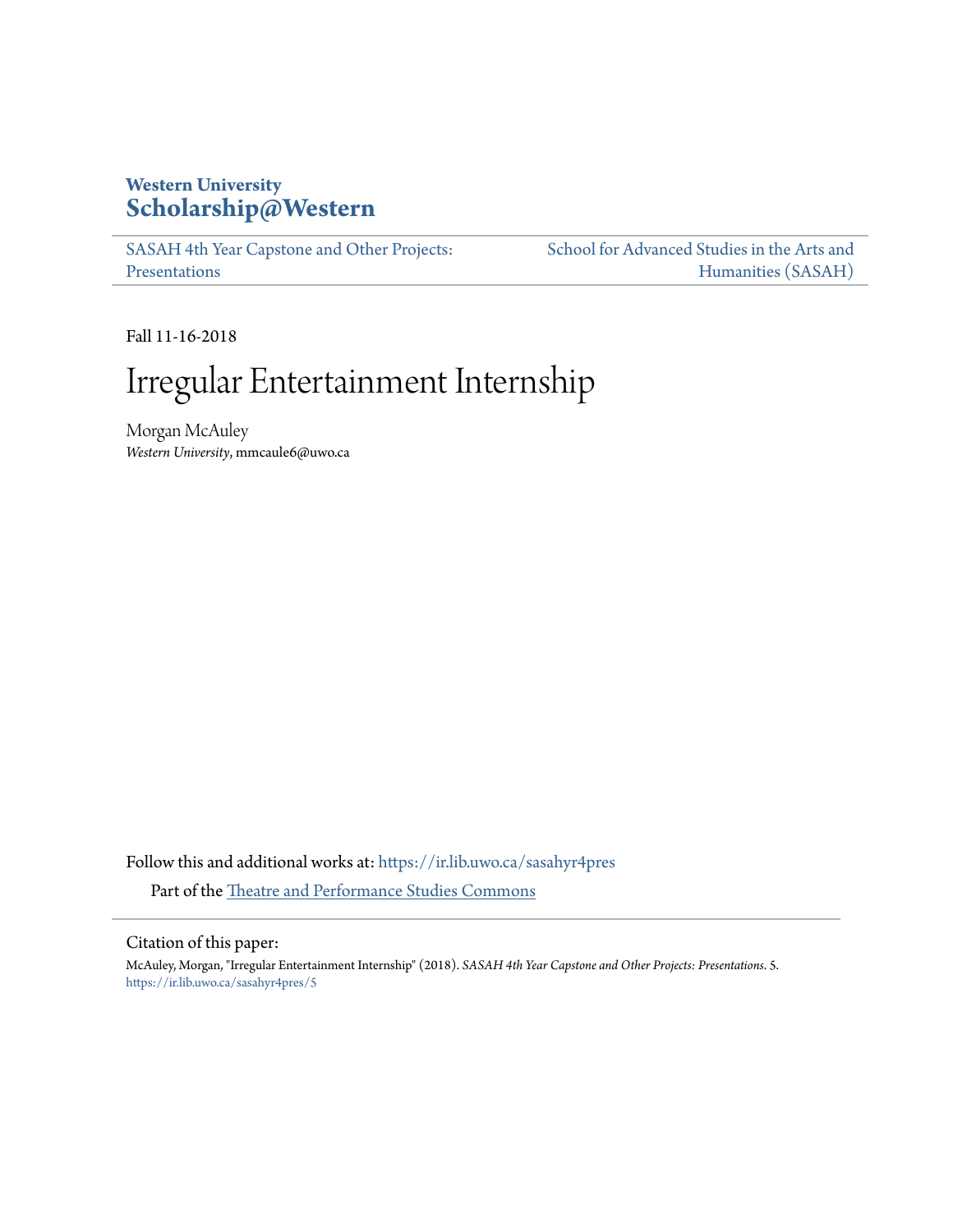Morgan McAuley Dr. Barbara Bruce AH 4490F/G November  $30<sup>th</sup>$ ,  $2018$ 

#### Reflecting on my Summative Report

Here I am, three months later, revisiting this experience that is both a frustrating and formational milestone in my career journey. Frustrating because, in retrospect, it seems to deviate from my intended career path, but formational because it helped me realize what my true career path should become. This past summer was an extreme learning and growing experience for me. I was forced to step out into a new world, a new place with new customs and cultures, and fend for myself. It was one thing for me to come to Western, moving across the country to attend a school where I didn't know anyone. But Western had mechanisms in place to deal with the kind of ambiguity I was facing. There were programs in place to facilitate my social integration and emotional transition. Moving to Toronto on your own isn't like that. There isn't a welcoming committee, there aren't mentors checking in to make sure you're okay, and there is no cafeteria with pre-cooked meals. Looking back on my reflection from August, I think the wounds were all too fresh for me to recognize how much pain I really was in. On top of moving to a new city and living with people I wasn't friends with, I was dealing with a fresh break up and the news that my parents were getting divorced. I'm bringing these events up now because I want to recognize the fact that these things impacting my personal life definitely affected how I felt about my work experience. I think that regardless of where I was working, my experience would have been tainted by the emotional stress I was under. That being said, I also want to separate my overall work experience from my personal life and be able to recognize that I still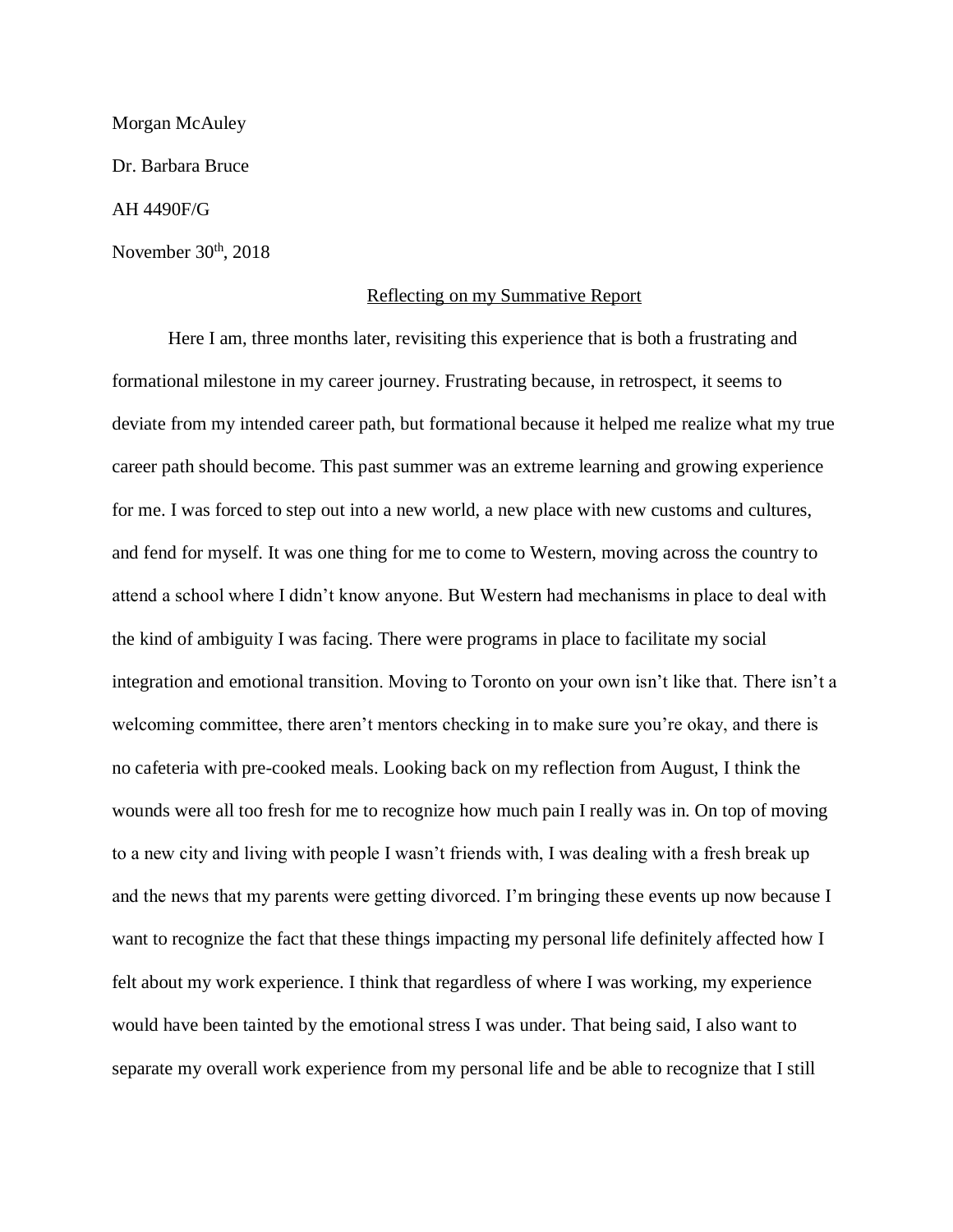did not enjoy working for this company, and I didn't not like it because of what was happening in my personal life. With this new lens, and time between now and then, I want to revisit the experience of my internship at Irregular Entertainment.

Below is the summative report I wrote back in August to reflect upon my work experience. Reading this reflection now I recognize the frustration that I was feeling, even if this frustration didn't show itself in my writing at the time. At the age of twenty-one, I find myself reflecting often on my life, and feeling as though right now my life is a blank slate. I find that when I read things that I wrote in the past, such as the below report, I can't help but feel as though that person was sheltered, and less informed. I feel as though everything I've done in the past has not counted towards my current state. I know that this is not true - I am where I am today because of the culmination of my past experiences. However, I can't help but feel as if I know nothing, as if past me remains in the past and doesn't venture into the future. I know this is kind of confusing to explain, and kind of irrational, but its how I felt when reading my own words. I will now leave the report here to be read:

## Irregular Entertainment: Experiencing the Irregularities of Toronto's Live Entertainment Industry

It is the middle of December, and minus 28 degrees outside. I had gotten dressed in my friends' bathroom that morning in Davisville, and then took an uber downtown to Yonge and Queen. David Galpern, Co-Founder and Producer of Irregular Entertainment, bought me my second coffee of the day a few minutes later. We talked about his experience in theatre, how him and his college roommate produced their first play together in Montreal almost 20 years ago, and how since then he has produced multiple commercial theatre productions in Toronto and New York. My biggest takeaway from our conversation was Galpern's distinction between theatre as an art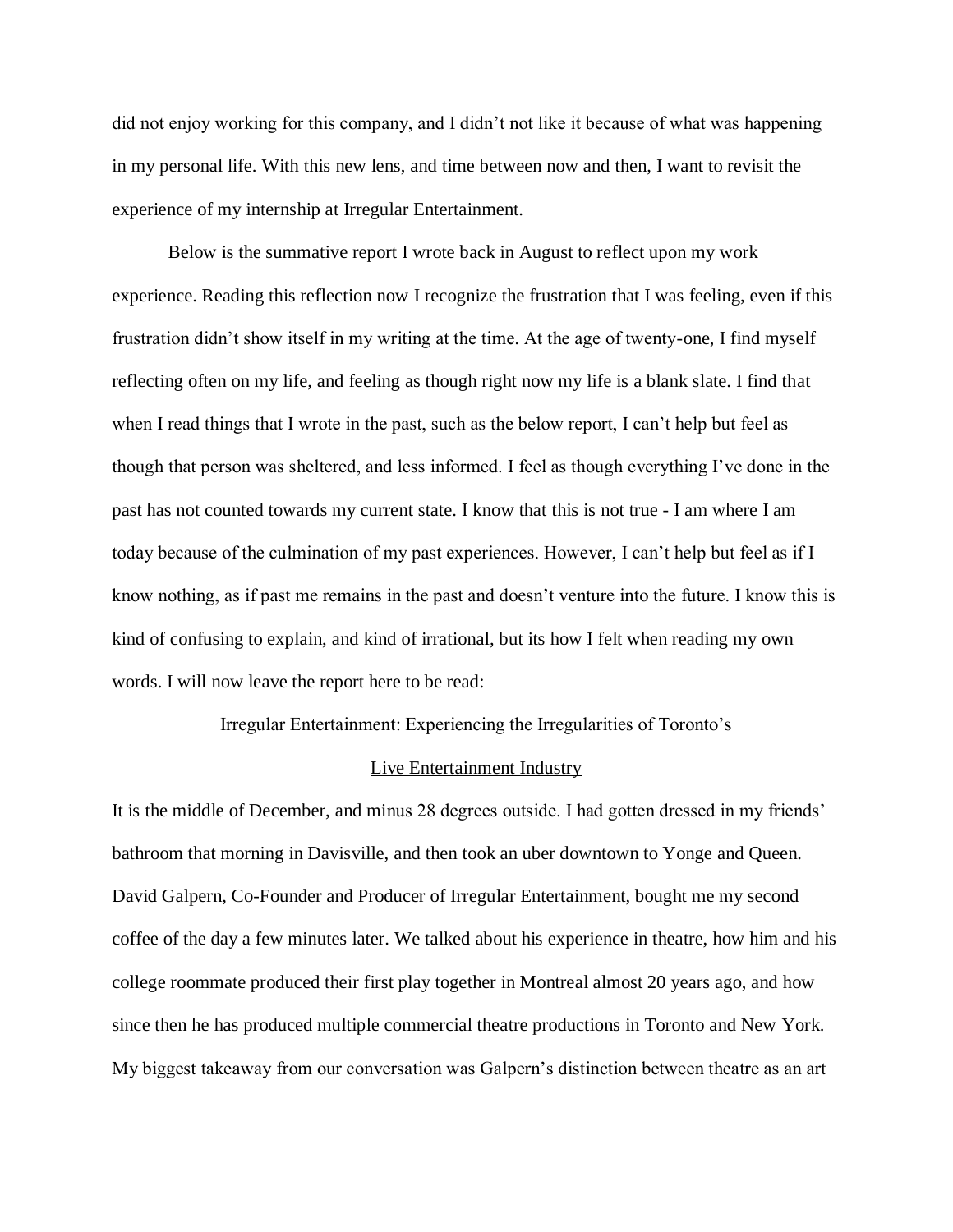and entertainment as a commercial attraction. "I work in the entertainment industry, not the theatre industry." I left our conversation thinking how I, too, wanted to work in entertainment rather than theatre. I wanted the excitement and speed that Galpern seemed so passionate about. I wanted New York and big crowds and the allure that theatre brings to large audiences. I wanted the artform that has been part of my life for as long as I can remember, and that I have formally studied as a SASAH student for the past three years, to become widely accepted as a mainstream piece of art and culture. 5 months later, on May 7th, I would begin my internship at Irregular Entertainment working under David Galpern, and I would soon come to realize that I had been mistaken.

In my first year as a SASAH student, I wrote a fictional radio play script that explored the modern and postmodern qualities of the musical "West Side Story" as inspired by "Romeo and Juliet". I was able to present my research at the Western Student Research Conference later that year. In my second year, I wrote an article that explored the aesthetic experience of Deaf West's production of the musical "Spring Awakening," incorporating American Sign Language and deaf characters. My essay "Deaf Culture on Broadway" was published by the Arts & Humanities Students' Council. My SASAH journey thus far had allowed me to explore my interest in and passion for theatre, specifically musicals, and now I was about to begin working for a production company that was executing a summer remount of their production of "Grease", which had been a sold-out hit in the winter when I had first met Galpern. My career goal up until this point had been to become a producer of Broadway musicals, and other mediums of performance including TV and film. I was ecstatic to be able to put into practice my experience from SASAH in analyzing productions, combined with my business education from the Ivey School of Business, to become involved in something I could be proud of. Prior to my internship, I understood that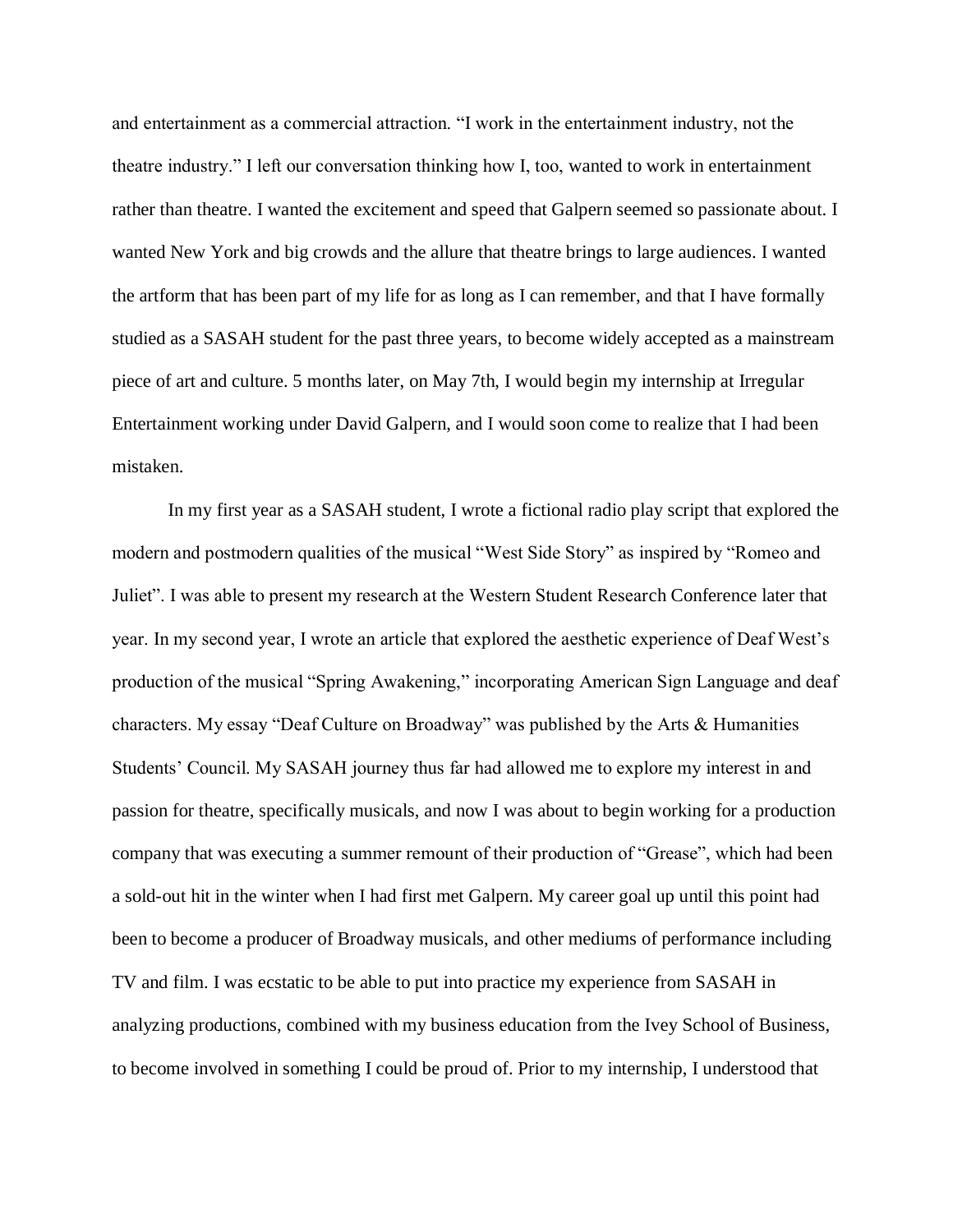while most of my time would be spent working on "Grease" as an assistant to the General Manager, I would also have the opportunity to work on upcoming projects as well. I couldn't wait.

On May 7th, I entered the pre-production process 2 weeks after it had already begun. The show had been budgeted, investors had been secured, contracts had been written and signed, and the cast was in rehearsal. On my first day, I sat in on rehearsal. The cast was extremely talented, and they worked in a fast-paced, stop-and-start way that reflected experience and professionalism, despite the fact that most of the cast members were only a few years older than me. I was in awe - I could have sat there for hours. However, rather quickly, I became isolated to the office downstairs. It is not always common for the production company's office to be housed in the same space as the theatre, but in this case it was. For me, even though the theatre was two flights of stairs away from the office, I rarely interacted with any of the production team, and I never spoke to the cast. This was not out of choice, but rather because my specific tasks didn't allow me to. Leading up to opening night, the largest task I had been assigned was to organize all of the tickets we were giving away, to investors, the production team, cast, crew, media, the marketing team, and our office; a total of almost 600 people. All of the tickets were to be sent out and arranged in advance. While this task allowed me to build on my organizational and communication skills, it was very straightforward. However, it allowed me to understand, identify, and interact with all of the different groups of people involved in the production process, developing my interpersonal skills.

It became one of my responsibilities to arrange all of the complimentary tickets throughout the run for people from the Executive Producer of ET Canada to the delivery truck operator of our merchandise supplier. These connections allowed me to gain a three-dimensional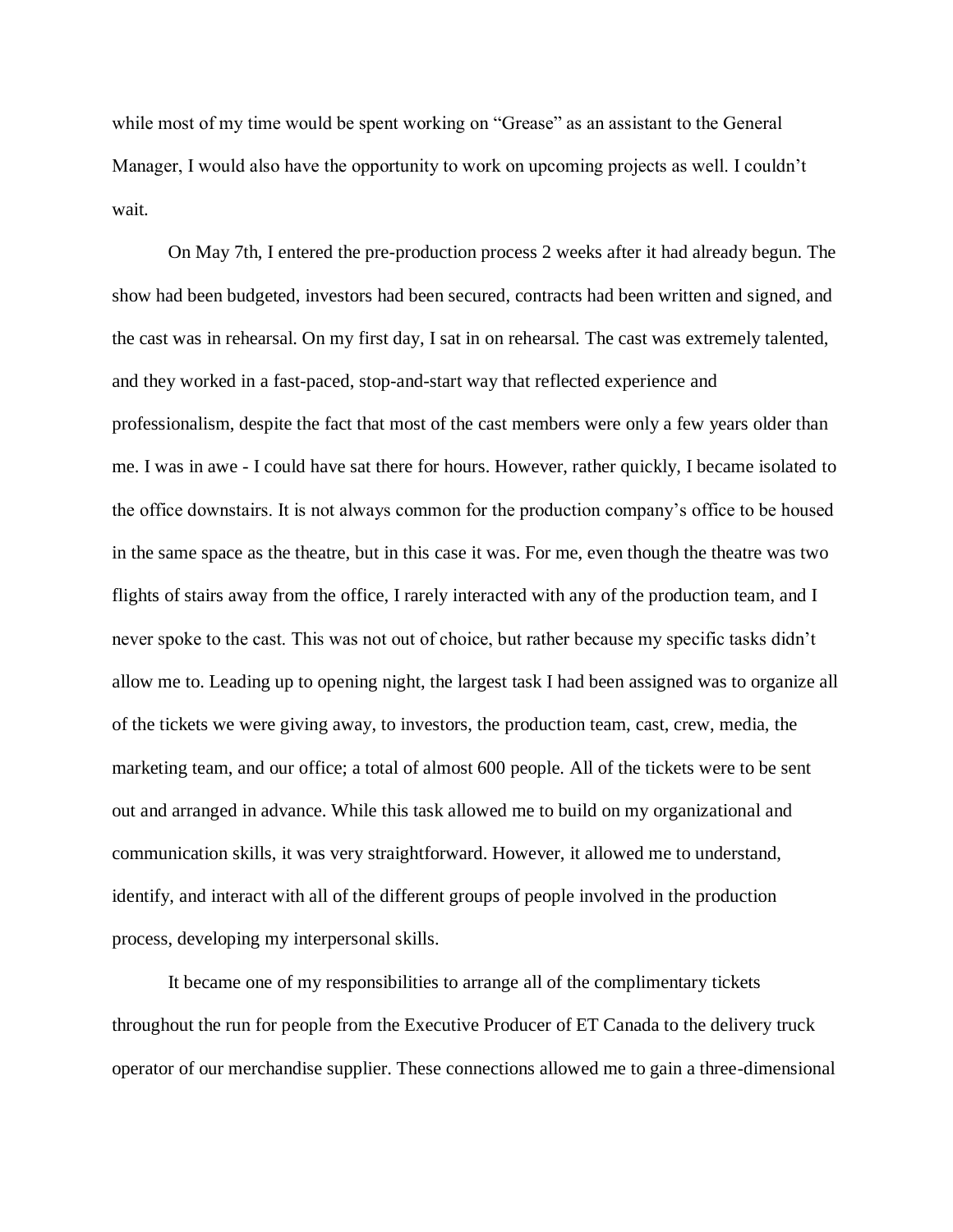perspective of the people involved in the production. About halfway through the run of the show, I took over the customer service email and monitored all Facebook messages, allowing my perspective to expand and include patrons as well. This was a highlight for me, because it allowed me to gain a deeper understanding of patrons' responses to the production. I answered every email, message, and phone call. I spoke to people on the phone who were yelling and crying. I mailed free merchandise to customers who were not satisfied. I learned how to practice temperance in a moment of stress. While some of these customer complaints were inevitable, many were the result of a few elements of the production falling off track. I was able to observe the domino effect created by one thing after another going wrong behind the scenes, and responded directly to the repercussions each of these mishaps had on our patrons, and in turn, our sales. My perspective now included not only external relations, but also the internal observations that one can only obtain by sitting at a desk in the production company's office for 12 weeks. While my perspective may be limited, I will attempt to explain and describe the trickle-down effect of each element that collapsed, and how the crumbled pieces eventually landed on my shoulders at the bottom, as the intern.

Firstly, it was both a blessing and a curse that this production was a remount. A blessing because it meant that for sales forecasting and marketing budget allocations, we had the best comparable in the industry. A curse because our sales assumptions relied too heavily on the success of the winter production. Summer is a much different time of year, and our show ran at about 30% capacity for the first couple of weeks. As an attempt to boost sales, the producers decided to invest in stunt casting the role of "Teen Angel" - a process that involves onboarding a celebrity for a short stint in the overall run of the show. The guest stars who ended up visiting were Mark Ballas, from "Dancing with the Stars", George Canyon, a Canadian country music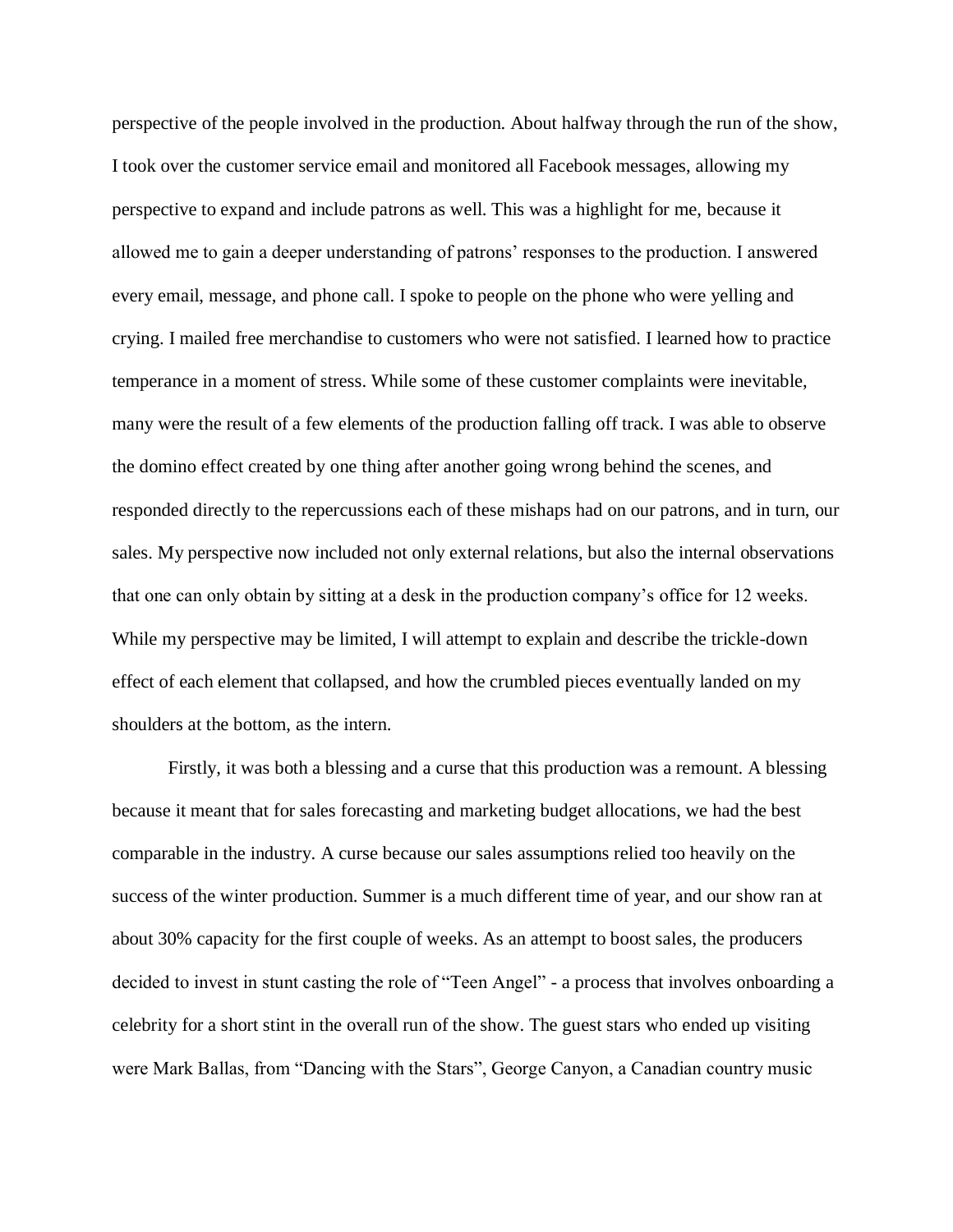star, and Michelle Williams, of Destiny's Child (Beyoncé's former female group). After Michelle Williams' stint, the producers decided to cancel the two other scheduled Teen Angel guest stars, for a few different reasons, but primarily because they couldn't afford the additional costs. The impact of bringing in these stars was not realized, working in the exact opposite way they were supposed to, and sales continued to suffer. At the same time, due to creative differences, the marketing team that the producers had outsourced to implement the marketing strategy, which is also directly tied to sales, abandoned their partnership. Marketing strategy was then brought entirely in house, under the direction of our Marketing and Communications Director. This shift allowed me become more involved in the company's marketing efforts. However, it also meant that the previous marketing budget allocations were slanted and ineffective. The absence of the previous marketing team caused confusion for patrons. Everything was put into limbo, from promotional discount codes that were no longer active, to the communication surrounding these promotions becoming misleading, followed by the customer service inbox filling up and going unanswered for almost 2 weeks. Patrons also felt extremely let down that the final two guest stars were cancelled. The communication surrounding these cancellations was limited, causing more frustration. These were the yelling and crying phone calls that I received. With the absence of guest stars and the absence of the team who had created the digital marketing strategy to properly implement it, combined with external factors such as seasonality and competition, sales suffered immensely. The show was supposed to run until August 26th. Instead, it closed July 15th.

On a positive note, I was able to gain true digital marketing experience. I achieved my Advanced Google Analytics Certification and was able to run reports that helped us draw insights regarding our online traffic. I was able to compare these insights to the data I pulled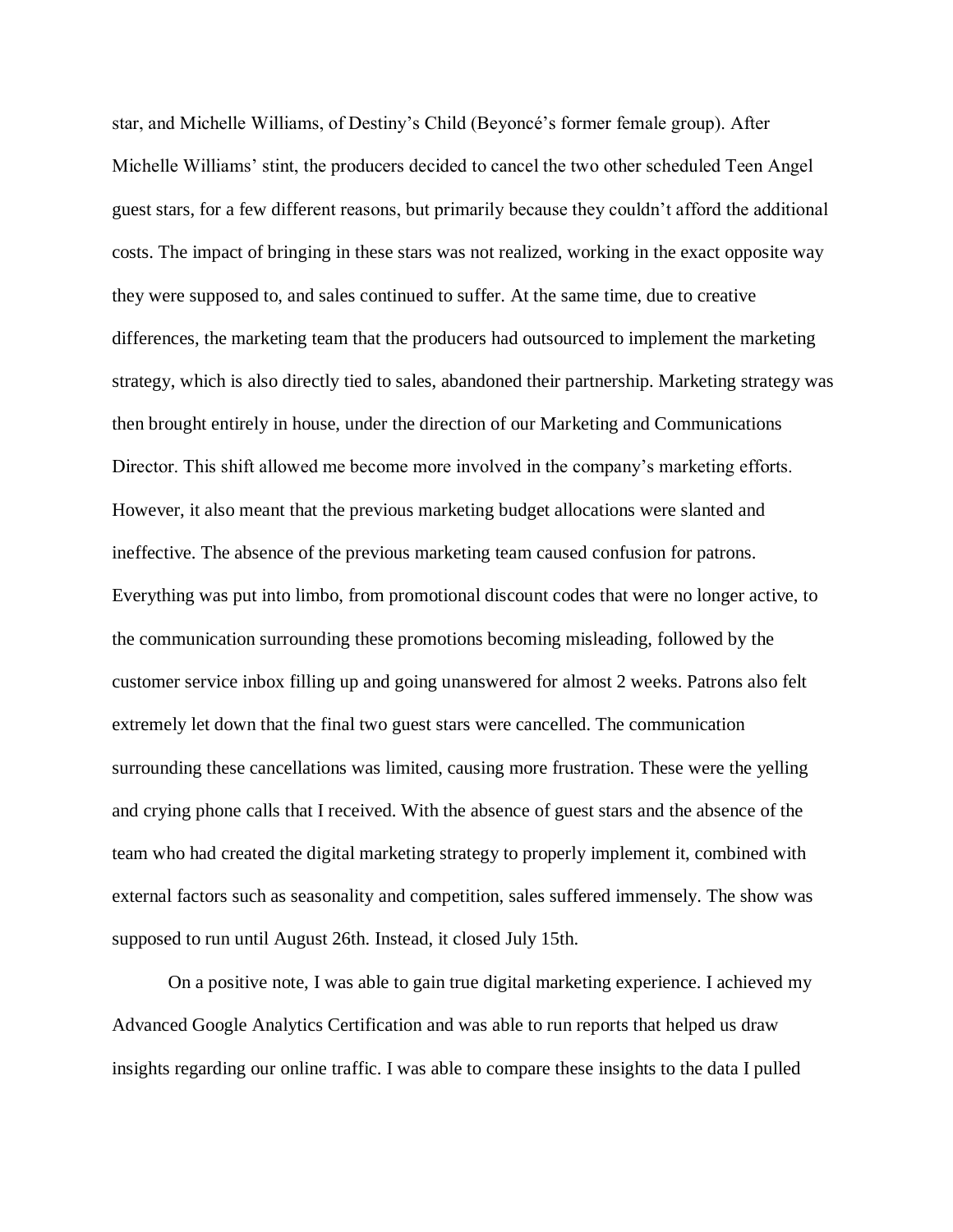from Facebook and Google AdWords to determine the effectiveness of our marketing budget allocations. I coordinated the design and printing of all of our advertising on the exterior of the theatre. I edited video clips for online advertisements. I also took on managing all of our merchandise by running weekly sales reports as well as completing weekly inventory counts. I implemented an inventory tracking system that would generate more accurate amounts for reorders. Under the guidance and mentorship of the General Manager and the Marketing and Communications Director, I took on more responsibility and added positive contributions to our daily operations. I was able to apply my knowledge and skill set from business school to a project that fed my artistic passions. But was "Grease" really a piece of art I could get behind?

"Grease" is a snapshot of 1950s American culture, ripe with images of leather jackets and cigarettes, and featuring songs that make anyone want to get up and dance. But at its core, "Grease" presents a narrative that is blatantly sexist, riddled with binding archetypes for both female and male characters, and features homophobic comments along with asides that imply sexual violence. Overall, the show follows a love story in which the female desperately wants love and the male desperately wants to get laid: a narrative that we are unfortunately still familiar with in the 21st century. What I love about theatre is its ability to poke fun at these types of moments and create a commentary surrounding them. "Grease" does not allow for that. And neither did this particular production. While an optimist may look at the script and be able to read between the lines, arguing that Rizzo experiencing teen pregnancy gives a voice to young women who fought through a time without birth control, and that Marty falling in love with a military man is a tribute to our troops, by the end of the show the lines you never wanted to hear will still be ringing in your ears: "All dance partners must be boy/girl. Sorry, Eugene!" "Did she put up a fight?" "We'll be getting lots of tit!" "It's a real pussy-wagon!" "All the girls will cream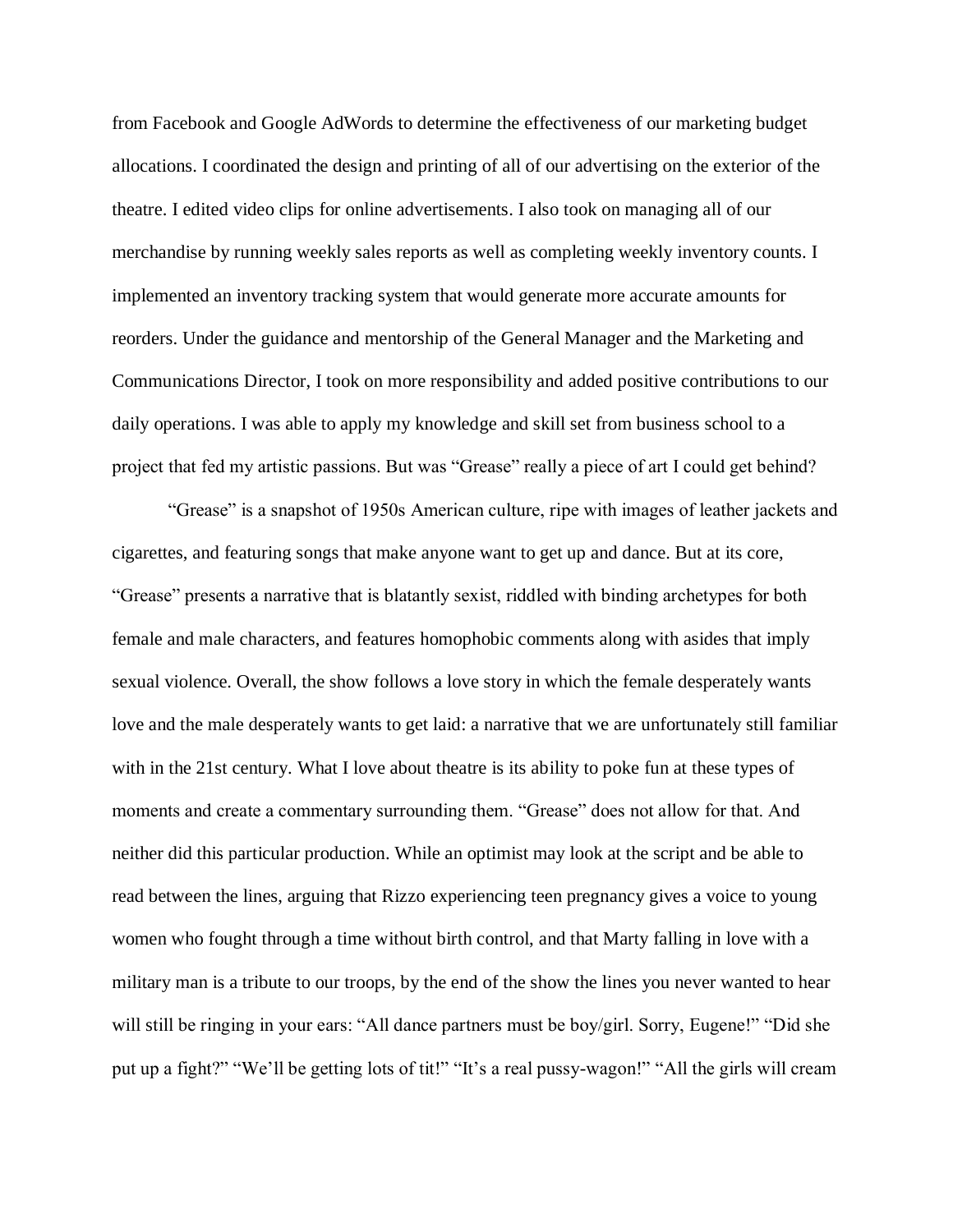for Greased Lightning!" I couldn't help but feel that while I was physically separated from the production by being stuck in the office most of the time, I was also emotionally separated from the production. I didn't feel passionate about the show we were producing. I didn't think it was a story that needed to be told, again. I wanted to communicate new stories, of inclusion and diversity and acceptance. There is value in studying the past to learn from it. But there weren't many learning points to pull out of "Grease" beyond the fact that it's not a great show.

This impression is my personal opinion, but an important one in the overall outcome of my internship experience. I was able to experience an authentic trajectory of a production in a turbulent industry -- one that failed to meet sales projections and disappointed patrons. I was able to gain industry-relevant experience by communicating with each party involved in the production, including patrons, and by assisting in executing and analyzing the marketing and advertising strategy. But, I was also able to stay true to my values. I appreciate musicals and theatre as an artform, but not necessarily as a commercial enterprise. Where do you draw the line between producing a project that you believe will change people's perspectives, and sacrificing your moral consciousness to sell tickets? My goal in making this statement is to not target Irregular Entertainment or "Grease" as a production, but rather to highlight the importance of my SASAH education. Because I've had the opportunity to explore the theoretical and academic complexities of theatre, and understand them on an advanced scale in the context of topics such as postmodernism and aesthetic beauty, I am able to recognize in myself the pieces of a production that resonate with me. I realize that, while there is beauty in the ideal of pursuing your passion as a career, I don't know if I can morally balance my objective of making money to put food on the table and attracting a large enough audience by having to produce projects I do not believe in.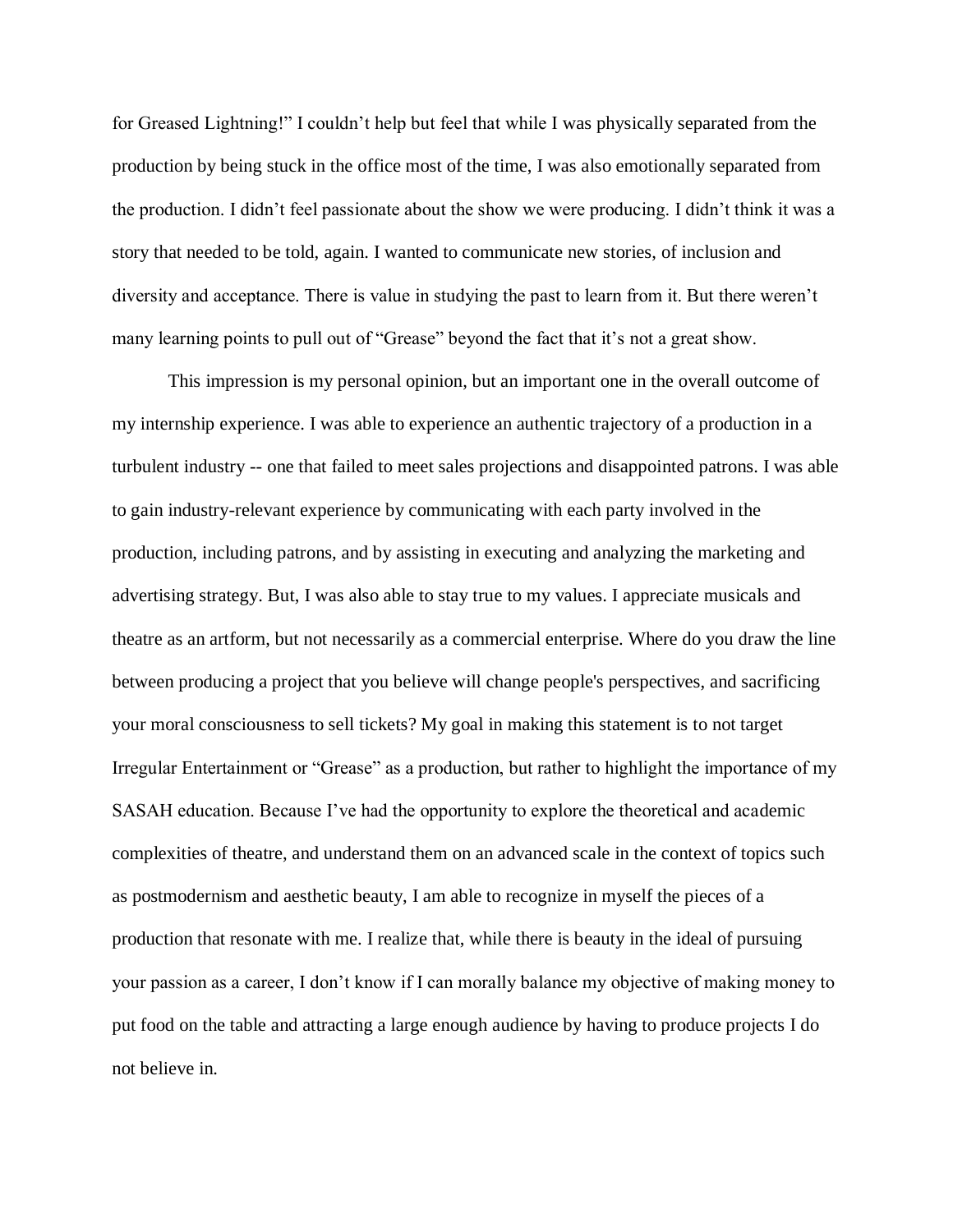My internship experience taught me to reevaluate what it is I love about theatre, and why I wanted to be a producer in the first place. I wanted to be a producer because I wanted to do something I love and make money doing it, in that order. As with any career choice, achieving both of those goals is difficult, if not impossible, especially in that order. I realized that I need to understand for myself how far I'm willing to stretch the boundaries on either side of my goals. I realized that I value the intimate connections and conversations evoked by theatre as an artform more than I value the bright lights of Broadway. I also realized that I can always be involved in theatre in some capacity in my life, without having to make it my career. I value the experience I had this summer, and I wouldn't change anything about it. I'm glad that I was able to understand more about my field of interest through a real-world experience. Who knows, maybe one day I will produce a Broadway musical in New York City. But for now, I recognize my responsibility as an aspiring producer to produce projects that I believe in, even projects that may not exist. Yet.

#### Concluding Thoughts & Next Steps

One of the biggest opportunities that came out my work experience was the opportunity to explore other options. I took advantage of being in Toronto, and having LinkedIn, and started messaging anyone and everyone. I knew from my experience working with Google Analytics, and my interest in consumer behavior and culture, that I wanted to work somewhere in the field of Marketing and Advertising. So I gathered information. I spoke to anyone who answered me, from entry-level employees only a few years older than myself, to Senior Managers and Presidents. For example, I went and met with a VP of Strategy at the Toronto office of one of the largest international network agencies in the world. I started reading for fun: a concept that had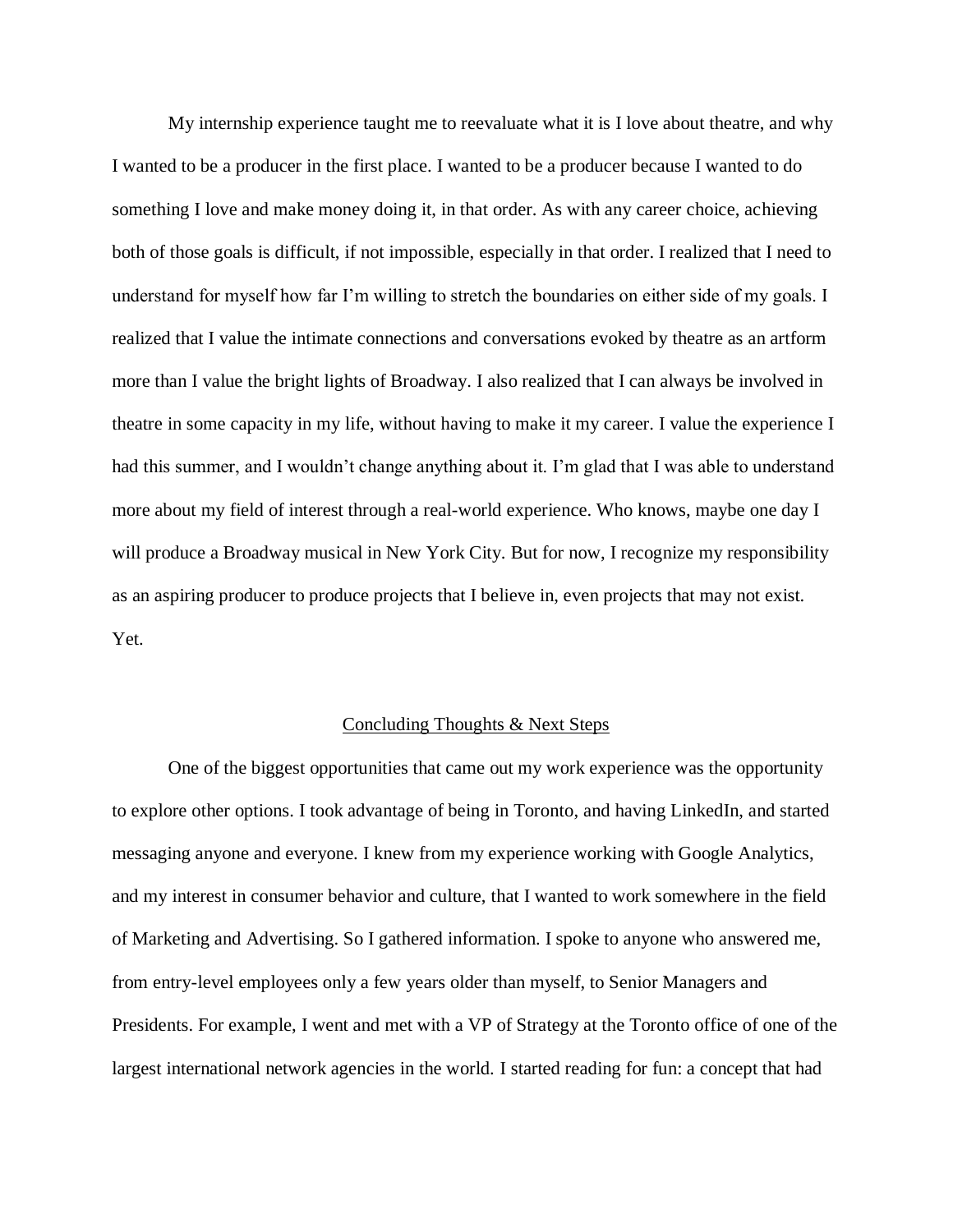become foreign to me during my chaotic academic schedule. I realized something very important: we never stop growing, we never stop learning, and we never stop networking. I believe that having been an environment where everyone is fixated on having a job immediately following graduation. But this achievement is not a measure of someone's entire person; we don't all have to fit into one, square, boring, and predictable box.

When preparing my presentation, I found it very difficult to capture everything that is written above into a seven-minute presentation. I wanted to deliver an accurate and authentic report of my summer experience but was unsure of how to capture the nuance of my entire experience – the external factors, the fact that I enjoyed some things and didn't enjoy others, the wide-range of work I completed, and more. However, I believe that my presentation was effective. The key indicator of this success for me was when I mentioned that I hadn't been passionate about producing a show like "Grease". This statement was met with many smiles and head nods from my peers in the classroom. I also felt the effectiveness of my presentation was captured in the questions that I was asked. One of my peers asked if I would have been more motivated to work on a show like "Grease" if I was offered more money. I found this to be an interesting question, and easy to answer: of course not. I was also asked about my interest in positions within this industry at a higher level than being an intern. This proved to me that I had captured the fact that my level of work was confined to being an intern, making the entire experience less engaging for me. I was able to explain that what really interested me about this opportunity in the first place was the role of a producer themselves. This is a role that requires years of experience and knowledge to be able to effectively execute. Until that time, no, I am not interested in working for a production company. I was also asked about Google Analytics, which I had highlighted in my presentation as an area of work where I was able to extract more value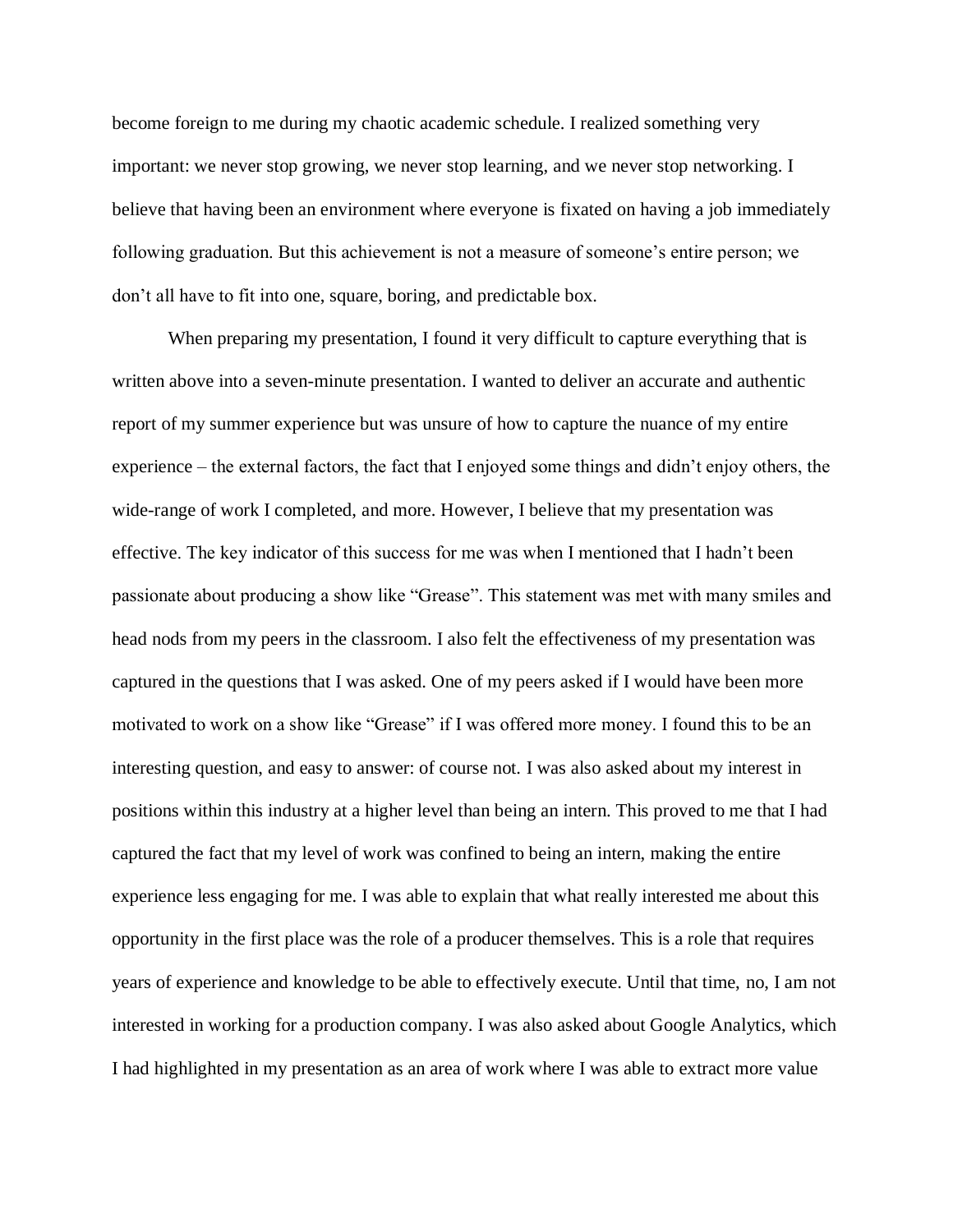from my work. This question thus highlighted to me that I had been successful in conveying my work experience to my audience. And finally, I was asked if I would ever consider working in theatre again. I was then able to explain how I will always be a dedicated patron to theatre, but I realized that I don't need to make it my career as it can be something that is always part of my life. Overall, I was very happy with my presentation.

I have completed several presentations throughout my university career. Through the Ivey HBA, I have competed in case competitions where had to solve a case and put together a 10-minute presentation to be presented within 2 hours. I have learned how to isolate key takeaways, how to speak confidently and annunciate clearly, and how to build effective and visually appealing slides. However, I rarely have had to give a presentation about myself. I am someone who often undermines myself and my accomplishments. I am self-deprecating as a means of a being defensive and protecting myself – I make fun of myself before someone else can. I then have moments where I get frustrated and want to be recognized for my accomplishments, so I end up blurting something out that comes off as extremely condescending and pompous. It is hard to strike a balance between being cocky and confident, and between being humble and self-deprecating. This presentation allowed me to practice talking about myself and something I have done. Additionally, this was a presentation about an experience I had that wasn't completely positive, making it even more difficult for me to discuss. I don't think that this difficulty came across to my audience. I know that I present myself in way that hides my insecurities, which really only solidifies them because I never bring them up. However, I measure my ability to even discuss this situation in front of my class a metric of my own success. I am grateful for having had the opportunity to experience this type of situation, because I can't imagine another setting in my life where I would be able to deliver a presentation of this nature.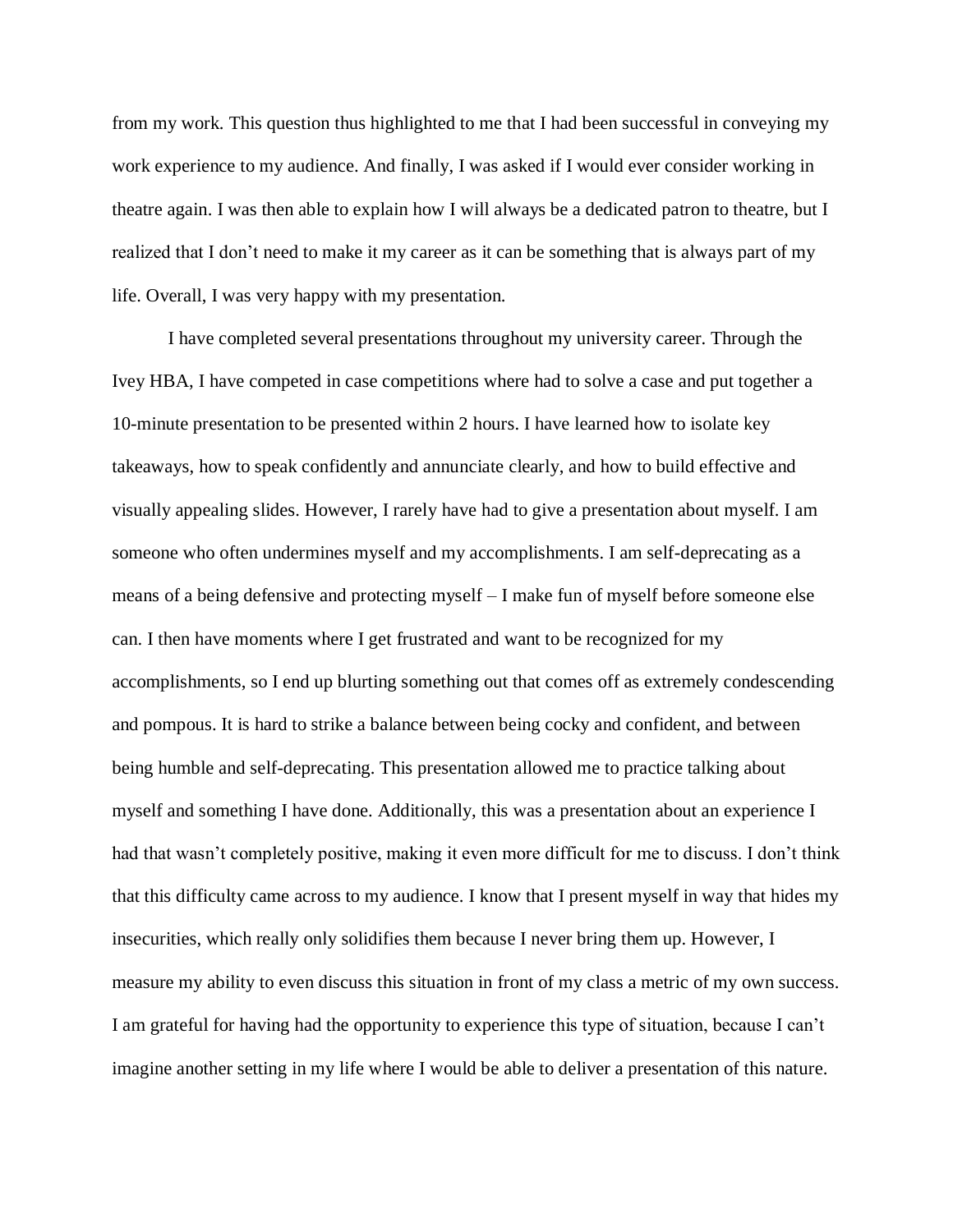Overall, I am glad that I was able to incorporate this entire experience into my SASAH education. SASAH has allowed me to have so many different experiences. In first year, I presented my SASAH research at the Western Student Research Conference. In second year, I was able to go to London, England, for Destination Theatre. The majority of my research has centered around theatre and Theatre Studies throughout my SASAH career. Being able to work for a theatre production company as part of my SASAH education makes this feel like a fourthyear capstone for me. The integration between my work experience and my SASAH research is in the integration of theory and application. While many of the courses we take in SASAH are centered around theoretical concepts, we have also been able to "get outside of the classroom" and actually make things. In second year, I was involved in the production of Culture Crawl, in fourth-year we are executing an art exhibit, and now I was able to have my internship experience become part of my interwoven academic fabric. Being able to actually apply the skills and tools that SASAH has equipped me with into a workplace setting is part of what university is about. However, my university education is also about so much more than that: it is about discovering the type of person I want to be, and SASAH has also helped me to navigate this discovery. By being introduced to interdisciplinary schools of thought, by experiencing both theoretical and immersive learning settings, and by being exposed to challenges are all elements of my SASAH education that have helped me as I discover more about myself and the type of person I want to be as I contribute to this world. Therefore, I am able to zoom out from my individual work experience and see how it is part of a much larger picture of my life. I am able to let go of some of the negative energy and trepidations I had about my work experience, especially when I think about it as a comprehensive addition to my overall SASAH experience.